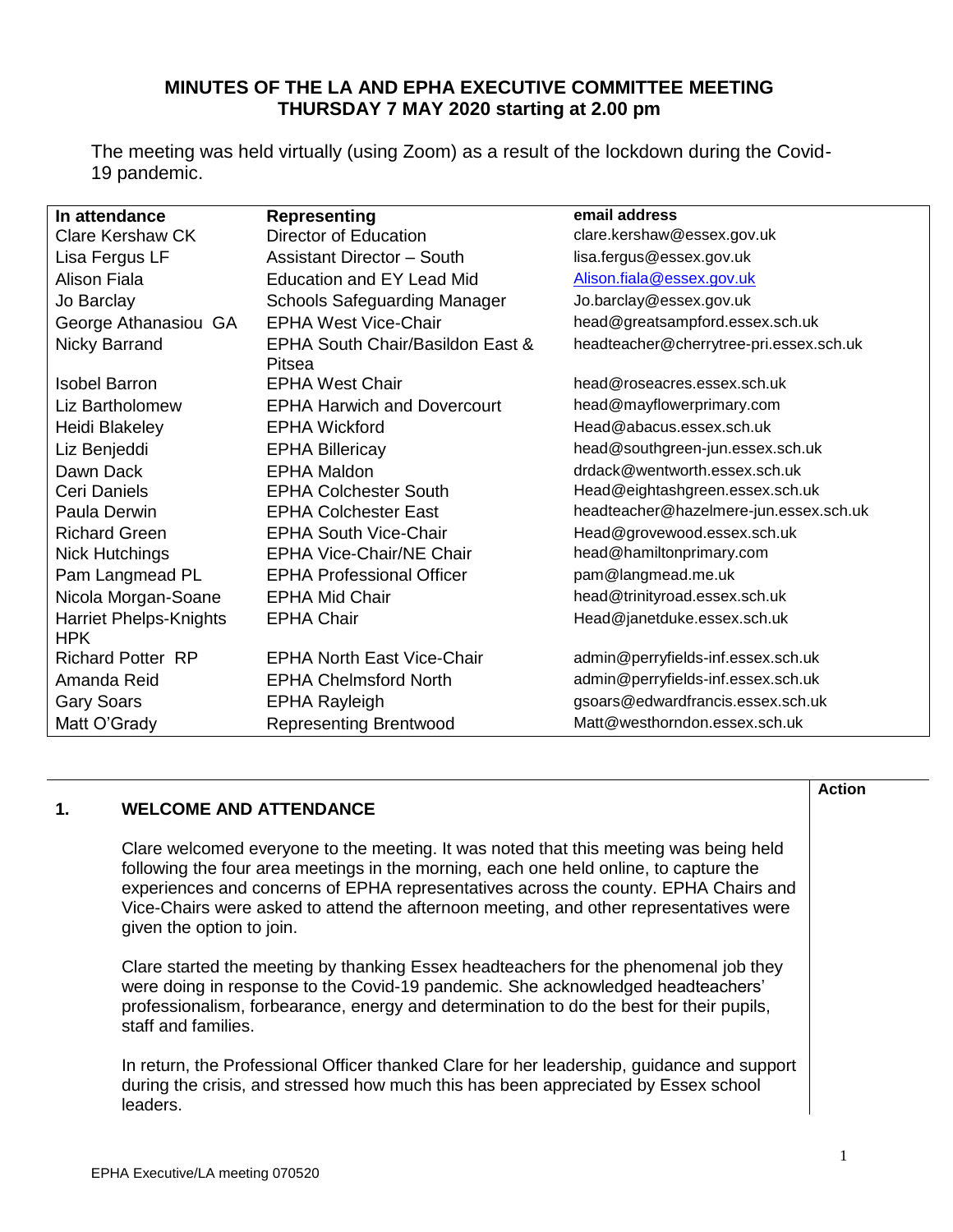# **2. COVID 19 UPDATE AND DISCUSSION**

CK referred to the list of primary and secondary concerns around reopening, and noted that some of the questions were not easy or possible to answer at this point. There has been lots of rumour and conjecture around the possible reopening of schools from the 1<sup>st</sup> June. The unions have been asking for at least 3 weeks' notice of reopening, but CK pointed out that one of these weeks is a school closure week (half term). She noted that the DfE has been listening to feedback from local authorities and the unions, but that there is no clear indication at this point as to what the relaxation of the lockdown, due to be announced on Sunday 10<sup>th</sup> May, might mean for schools.

CK said that she has stressed to the DfE that they need to clearly articulate the reason and rationale for opening schools, and how this will be done. She argued that, otherwise, it will be impossible to engage with families and school staff to implement any changes effectively.

The most significant challenge is how to achieve social distancing within a school environment. She explained that one area the LA is working on is a risk assessment framework, in relation to the premises, staffing and other challenges around reopening.

She noted that the DfE seems to be set on a phased return at some point, but it is likely that attendance will be encouraged but not compulsory. This will present its own complexities and challenges, but managing this will probably result in low (though increasing) numbers. Parental concerns and feedback would suggest that not all pupils in a year group will return at once.

The Executive discussed, and questioned, the rationale behind a whole year group returning. This may be understandable if the focus is on education (notwithstanding the likelihood that not every child will return) but it does not solve the economic argument, of schools helping to restart the economy by providing childcare for parents who need to return to work. It was argued that, due to social distancing and staff numbers, schools will probably only be able to take a finite number of pupils anyway and so may have to offer provision on a rota or part-time basis. CK said that her belief was that schools will not be expected to deliver a full curriculum for any year group at this stage.

## **Risk assessments**

HPK questioned the legal position of headteachers if schools simply refuse to reopen in line with any future DfE guidelines. CK noted that decisions on how and when to reopen will have to be based on risk assessments, and she assumed that if a school failed to comply with a government directive the LA might be asked to challenge those assessments. She reminded the Executive that schools are regarded as a key part of the response to the national emergency. The Unions have set a number of tests that they state the government must meet in order to reopen schools, and headteachers will need to be very clear about how they can open safely, not least so that they can reassure staff and parents.

RP noted that school leaders would normally undertake training around the mitigation of risks to enable them to complete risk assessments with any degree of credibility or accuracy. He questioned how a headteacher can be expected write an assessment about how the school can avoid risk about an unknown disease, with unknown outcomes; he certainly does not have the confidence that his risk assessment could be iron clad.

CK noted that we will need to wait for a response from Public Health England, and that the emphasis will be on effective social distancing, hand hygiene and PPE. RP argued that currently schools are open and are risking a very small number of children and staff,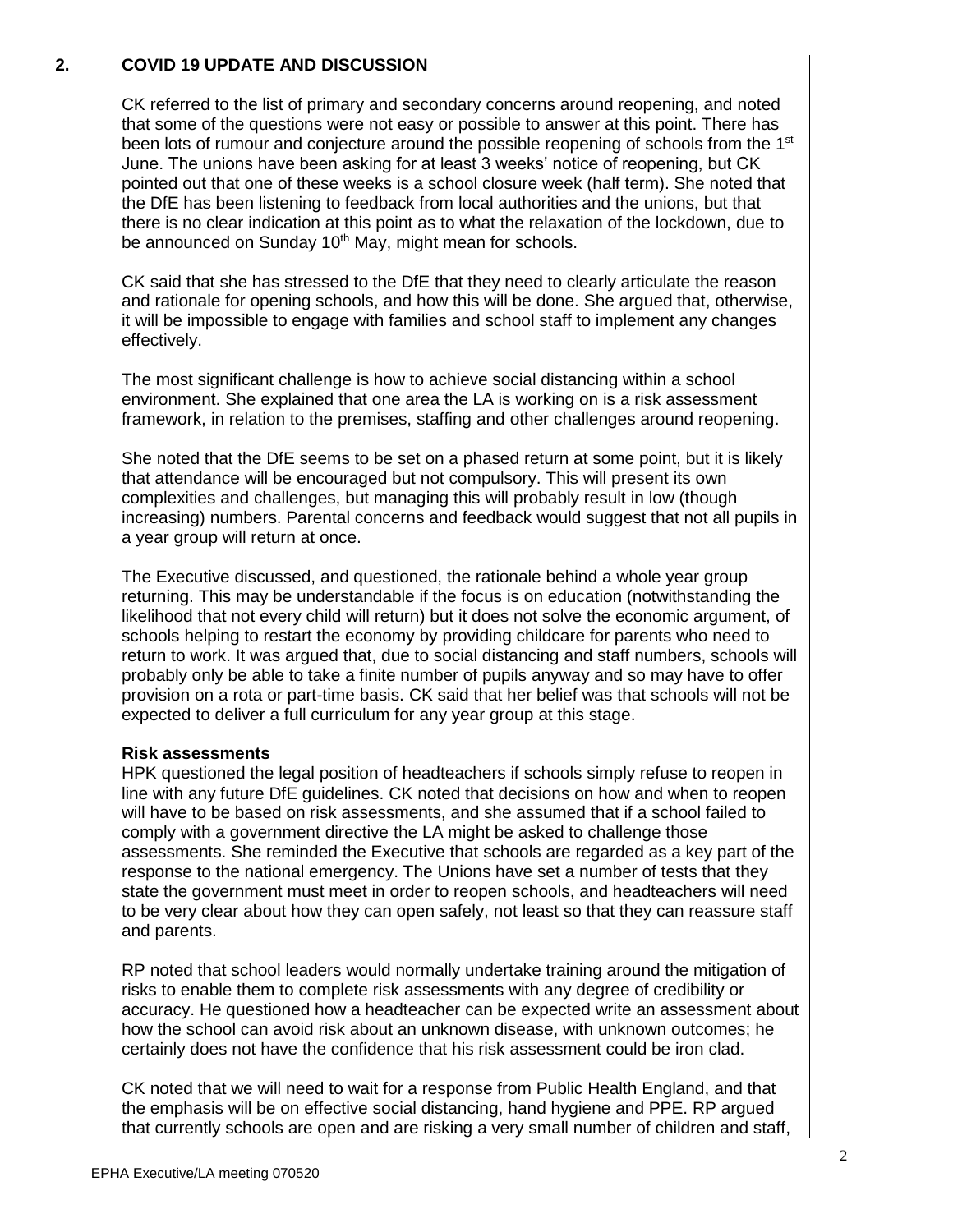but he still cannot see how schools can expand those numbers safely. The general opinion of headteachers is that social distancing doesn't and cannot work within schools.

CK noted that she is currently not picking up the proposal that there will be full opening of schools until September, but that the government is certainly looking to ease restrictions for households and the workforce. The R ratio has fallen below a level which indicates that the government can start to relax the lockdown, but the rate of transmission of Covid-19 and the number of deaths are still high.

CK accepted that it may be reasonable to ask or enable some staff members to stay at home, particularly if they or family members are particularly vulnerable. She did note that the numbers of critical worker' children and vulnerable pupils who attend school is likely to increase as more adults need to return to work – currently a very small percentage of eligible children are attending school, which has been of concern to the government.

It was noted that the letters for parents written by CK have been very well received and help schools to explain and depersonalise the current school offer; headteachers want the LA to continue to produce these when required. CK agreed to continue to support schools in this way.

# **Summer holiday period**

GA asked whether the DfE will expect schools to open during the summer holiday period and, in which case, should staff (including headteachers) be given a proper break during the second half of the summer term. CK noted that the DfE has indicated that schools will not be open, but has not made a definite decision. Her view is that if the DfE is working towards reopening schools in September senior leaders and staff will need a break and also time to plan for the return in the new academic year. The Local Authority is considering whether summer schools would help support children and young people to catch up on their missed education during the holiday period.

#### **Early Years and Reception intake**

The Executive asked whether the Early Years team is in contact with pre-school settings. It was noted that it is a very difficult and challenging time for EY settings and some private businesses may not survive financially. A new EY team structure has been in place since the beginning of May and staff have been contacting settings to undertake welfare checks. They have RAG rated each setting and provision, to identify and support vulnerable children. It was noted that some settings that had closed had not been aware that they should keep in contact to monitor vulnerable families.

The group discussed a possible suggestion that the new Reception intake might be delayed at the beginning of September. Whilst this could help their entry to school and the management of schools reopening in full, it was noted that this could have serious financial implications for schools if Reception classes were not in situ for the autumn term census.

There was also concern that the DfE has indicated that if a school has an existing healthy carry forward (whatever that means) they will not be entitled to apply for funding to reimburse Covid-19 expenditure, despite earlier promises to that effect.

#### **Ofsted**

It was noted that Michelle Winter, Senior MHI for the Eastern region has been holding regular discussions the DfE around when inspections might restart and what the focus could be initially. It was suggested that Ofsted is unlikely to return to normal for some time, and there will need to be consideration of national assessments and how pupil outcomes are determined. One headteacher noted that it would be helpful if the DfE could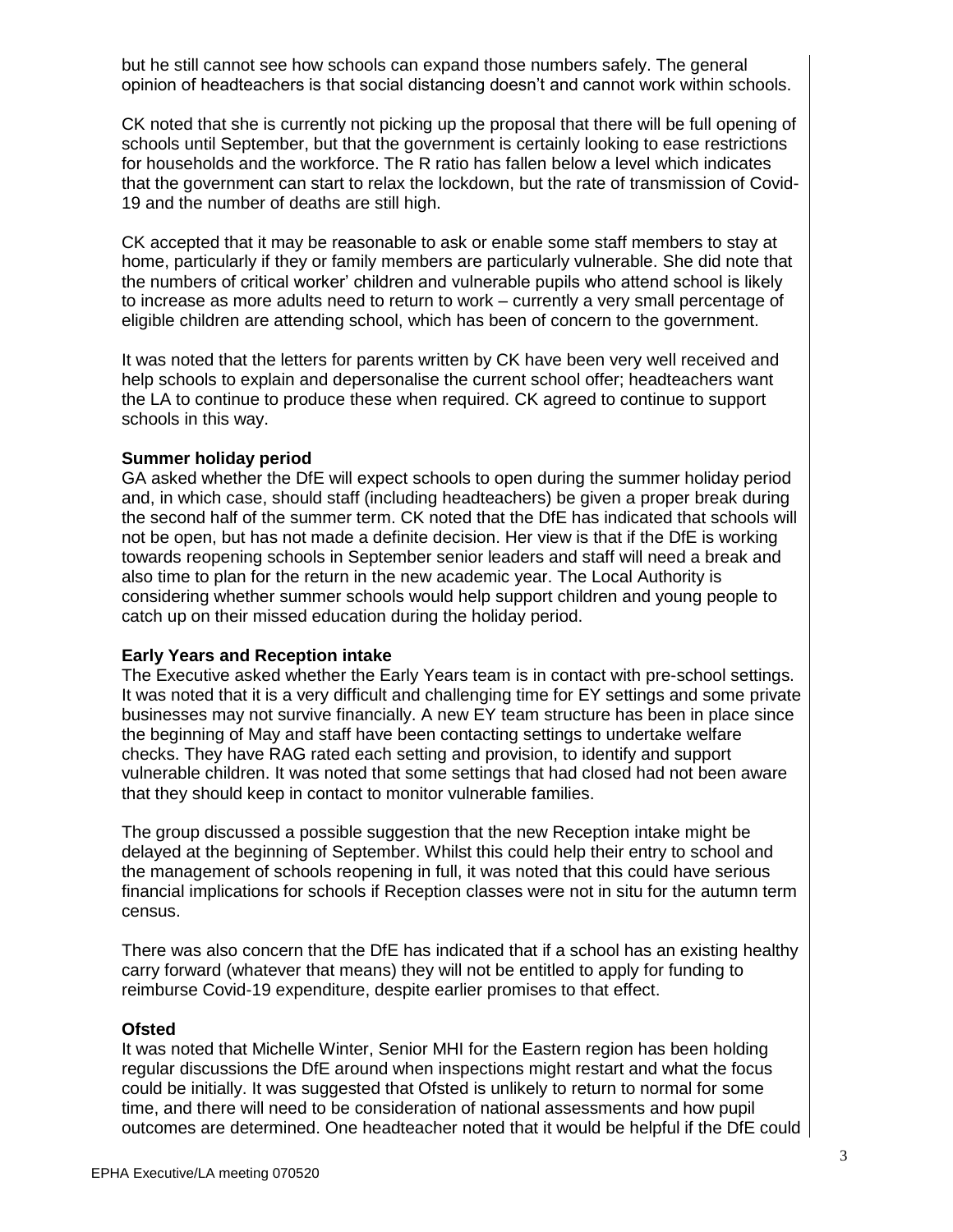make a definitive announcement about inspection and the expectation around SATs next year, to take pressure off schools.

LF noted that the LA has welcomed the deployment of four senior Ofsted inspectors to support them and schools in relation to gathering views around reopening and other concerns. Their approach is realistic and sympathetic to schools. CK stressed that Ofsted inspectors are very aware of the stresses and strains that schools are experiencing and recognise that the impact of the pandemic is a long term issue which will not be resolved quickly.

CK explained that the LA is currently working on a suite of documents that aim to support schools respond to DfE demands around reopening, whatever they might be. In particular, a risk assessment checklist will be crucial. She noted that she has been liaising with other neighbouring authorities, with the aim of providing a consistent approach. The guidance and templates that the LA has provided have been produced with the intention of giving schools supportive and consistent information and template that they can use as they wish, and the Reopening Framework will develop and adapt. If necessary, CK will increase communication to schools.

One headteacher commented that, unfortunately, some of the communications from the NAHT have seemed to be divisive, which many did not regard as particularly helpful.

CK noted that she welcomes all feedback, but acknowledged that we are in a strange place at the moment, but will all have a duty to respond pragmatically and sensibly to support the emergency response to Covid-19. She thanked headteachers once again, and urged everyone to get some rest at the weekend.

# **3. SUMMER TERM HEADTEACHER MEETINGS**

It was agreed that the termly headteacher meetings due to be held in June would not take place as scheduled because of the ongoing restrictions to gatherings. Instead, it was agreed that an additional EPHA Executive meeting should be held, to continue the feedback and dialogue with headteachers. It was agreed that it would be helpful to invite Michelle Winter (Ofsted) and also a representative from the DfE.

The Professional Officer **AGREED** to decide a date and set up an online meeting, and she will also communicate the decision to cancel the headteacher meetings to schools.

# **4. ANY OTHER BUSINESS**

Lisa Fergus noted that Mike Wade, headteacher of Quilters Infants and Junior Schools, who won the Essex Primary Headteacher of the Year Award, has been shortlisted for the national awards.

## **5. DATES AND TIMES OF MEETINGS FOR THE 2020/21 SCHOOL YEAR**

**Executive meetings (Chelmsford City Football Club)**

Wednesday 7 October 2020 (to include the EPHA AGM first thing) Thursday 21 January 2021 Thursday 29 April 2021

## **Area Heads Meetings**

Summer term 2020 – cancelled N-EAST Wednesday 10 June Colchester Community Stadium SOUTH Thursday 11 June Holiday Inn, Basildon